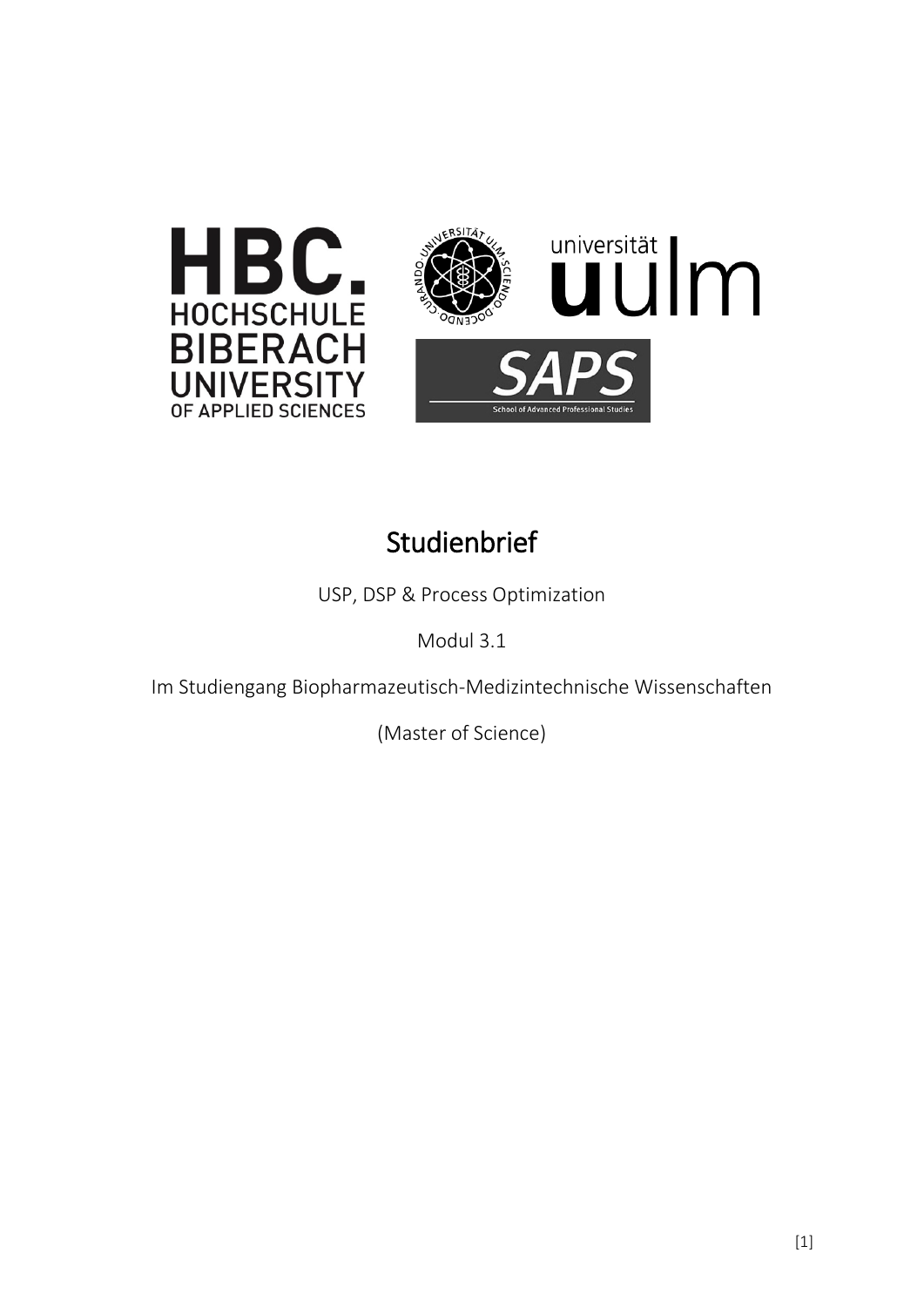| Modulnummer                 | 3.1                                                                                                                                                                                                                                                                                                                                                                                                                                                                                                                                                                                                                                                                                                                                                                                                                                                                                                                                                                                                                            |
|-----------------------------|--------------------------------------------------------------------------------------------------------------------------------------------------------------------------------------------------------------------------------------------------------------------------------------------------------------------------------------------------------------------------------------------------------------------------------------------------------------------------------------------------------------------------------------------------------------------------------------------------------------------------------------------------------------------------------------------------------------------------------------------------------------------------------------------------------------------------------------------------------------------------------------------------------------------------------------------------------------------------------------------------------------------------------|
| Modultitel                  | USP, DSP & Process Optimization                                                                                                                                                                                                                                                                                                                                                                                                                                                                                                                                                                                                                                                                                                                                                                                                                                                                                                                                                                                                |
| Leistungspunkte             | 6 ECTS                                                                                                                                                                                                                                                                                                                                                                                                                                                                                                                                                                                                                                                                                                                                                                                                                                                                                                                                                                                                                         |
| Sprache                     | Englisch                                                                                                                                                                                                                                                                                                                                                                                                                                                                                                                                                                                                                                                                                                                                                                                                                                                                                                                                                                                                                       |
| Modulverantwortlicher       | Prof. Dr. Antje Labes                                                                                                                                                                                                                                                                                                                                                                                                                                                                                                                                                                                                                                                                                                                                                                                                                                                                                                                                                                                                          |
| Dozenten                    | Prof. Dr. Antje Labes                                                                                                                                                                                                                                                                                                                                                                                                                                                                                                                                                                                                                                                                                                                                                                                                                                                                                                                                                                                                          |
| Studiengang                 | Biopharmazeutisch-Medizintechnische Wissenschaften (M.Sc.)                                                                                                                                                                                                                                                                                                                                                                                                                                                                                                                                                                                                                                                                                                                                                                                                                                                                                                                                                                     |
| Voraussetzungen             | Fachwissenschaftliche Grundlagen                                                                                                                                                                                                                                                                                                                                                                                                                                                                                                                                                                                                                                                                                                                                                                                                                                                                                                                                                                                               |
| (inhaltlich)                |                                                                                                                                                                                                                                                                                                                                                                                                                                                                                                                                                                                                                                                                                                                                                                                                                                                                                                                                                                                                                                |
| Voraussetzungen<br>(formal) | Keine                                                                                                                                                                                                                                                                                                                                                                                                                                                                                                                                                                                                                                                                                                                                                                                                                                                                                                                                                                                                                          |
| Lernziele                   | Das Modul USP, DSP & Process Optimization vermittelt den<br>Studierenden verschiedenen Möglichkeiten der Prozessführung für<br>die Kultivierung von verschiedenen Zellsystemen. Die Studierenden<br>lernen Massenbilanzen für die Prozesse abzuleiten und einfache<br>Vorhersagen bezüglich des Zellwachstums und Substratverbrauchs<br>zu berechnen.<br>Darüber hinaus sind die Studierenden in der Lage kostenrelevante<br>Faktoren zu identifizieren und verschiedenen<br>Aufarbeitungstechniken von pharmazeutischen Proteinen und die<br>relevanten Einflussfaktoren aufzuzählen und zu beschreiben.<br>Die Studierenden sind in der Lage, Risikoanalysen durchzuführen<br>und Prozesse einem strukturierten Optimierungsprozess zu<br>unterziehen.                                                                                                                                                                                                                                                                       |
|                             |                                                                                                                                                                                                                                                                                                                                                                                                                                                                                                                                                                                                                                                                                                                                                                                                                                                                                                                                                                                                                                |
| Inhalte                     | <b>Upstream Processing (USP)</b><br>Ökonomische Aspekte der Prozessentwicklung<br>Bioreaktoren: Mischer und Reaktortypen<br>Zellwachstum in Bioreaktoren: Kinetik, Massenbilanzen<br>und Prozessführung, Wachstumsmodelle<br>Bioprozessanalytik und Steuerung: Sensoren,<br>Automatisierung<br>Transportvorgänge in Biosuspensionen<br>Downstream Processing (DSP)<br>Allgemeine Aspekte der biotechnologischen<br>Aufarbeitung<br>Prozesschromatographie, chromatographische<br>Parameter, Arten der Chromatographie,<br>Radialchromatographie, kontinuierliche<br>Chromatographie<br>Monollithische Säulen, Membranadsorber<br>Filtration: Dead-End-Filtration,<br>Tangentialflussfiltration, Tiefenfiltration,<br>Membranfiltration<br>Kristallisation und Aggregation, Zwei-Phasensysteme<br>Zellaufschlussmethoden<br>Virussicherheit<br><b>Process Optimization</b><br>Prozessüberblick (Prozessdarstellung, Ermittlung der<br>wichtigsten Prozessspezifikationen (CTQs))<br>Prozessdarstellungen und Identifikation von |
|                             | Einflussgrößen, Grafische Darstellung von<br>Prozessdaten: Urwertkarte, Medianzyklen-Diagramm,                                                                                                                                                                                                                                                                                                                                                                                                                                                                                                                                                                                                                                                                                                                                                                                                                                                                                                                                 |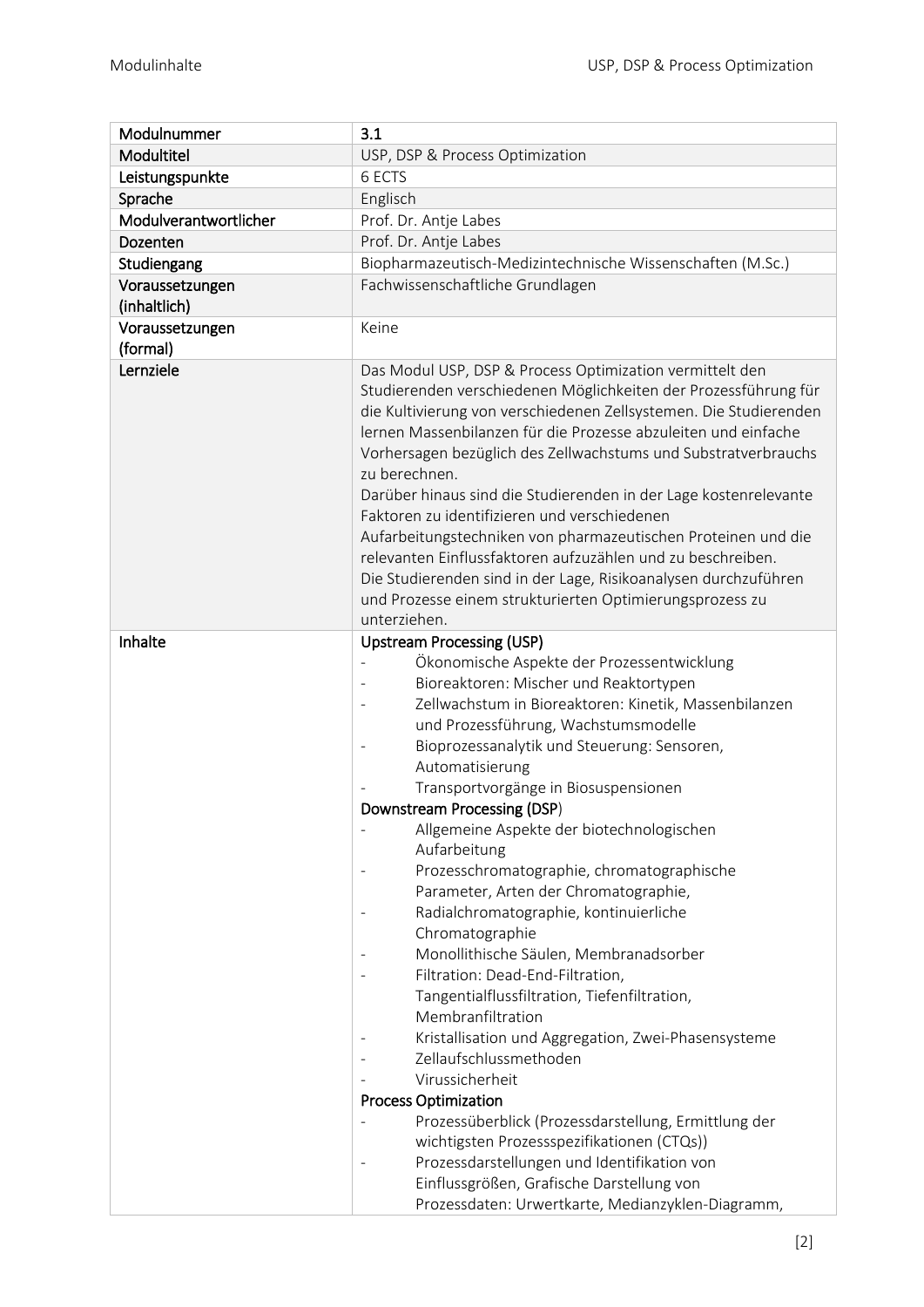|                     | Histogramme, Streudiagramme, signifikante und                                   |
|---------------------|---------------------------------------------------------------------------------|
|                     | zufällige Unterschiede                                                          |
|                     | Prüfsysteme: Geeignete Messsysteme und                                          |
|                     | Eignungsnachweis von Prüfprozessen (Bias,                                       |
|                     | Wiederholpräzision, Vergleichspräzision, Linearität und                         |
|                     | Stabilität), systematische Messabweichung, GR&R-                                |
|                     | Studie                                                                          |
|                     | Prozessfähigkeit: cpk-Wert, Prozessfähigkeitsindizes<br>u.ä. nach DIN ISO 21747 |
|                     | Prozessanalyse: Regressionsanalyse, kurze                                       |
|                     | Einführung/Wiederholung in die statistische                                     |
|                     | Versuchsplanung                                                                 |
|                     | Prozessverbesserung: Poke-Yoka-Prinzip, 635-                                    |
|                     | Mehtode, Risikoanalyse mit FMEA und                                             |
|                     | Fehlerbaumanalyse                                                               |
| Literatur           | Bioprozesstechnik, Horst Chmiel, 3. Auflage,                                    |
|                     | Spektrum-Verlag                                                                 |
|                     | Bioverfahrensentwicklung, Winfried Storhas, 2.                                  |
|                     | Auflage, Wiley-VCH                                                              |
|                     | Nullfehlermanagement, Johann Wappis und Berndt                                  |
|                     | Jung, 4. Auflage, Hanser-Verlag                                                 |
| Lehrveranstaltungen | Präsenzveranstaltungen:                                                         |
| und Lehrformen      | Praktikum                                                                       |
|                     | Modulprüfung                                                                    |
|                     | E-Learning                                                                      |
|                     | Online-Sprechstunde                                                             |
|                     | Skripte und selbstständige Nachbereitung                                        |
|                     | Summe: 180 h                                                                    |
| Prüfungsform        | 90 Min Klausur                                                                  |
|                     | Prüfungssprache ist Deutsch.                                                    |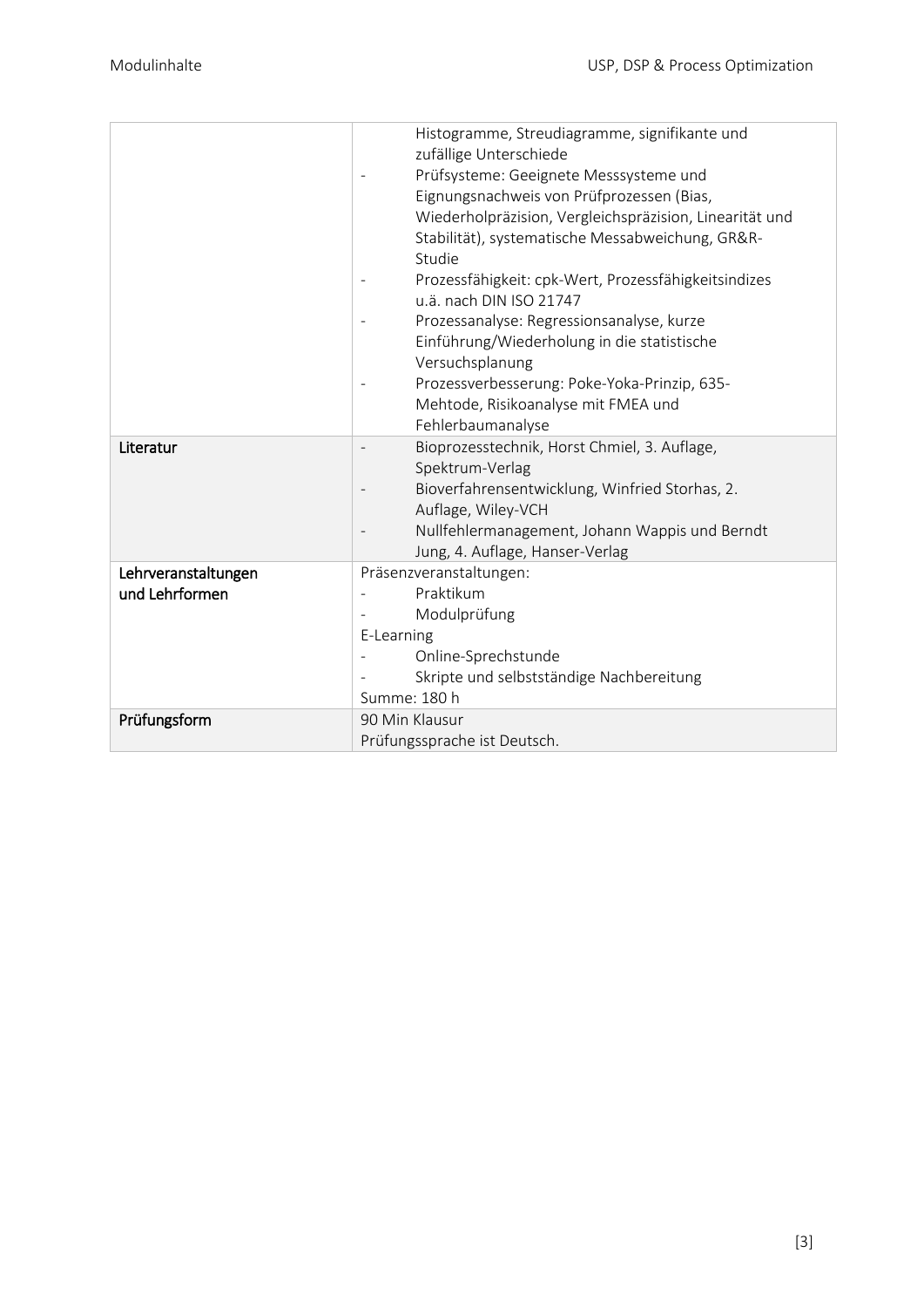Bioprocessing or biotechnology is used in the production of pharmaceuticals, foods, flavours, fuels and chemicals with the aid of a biocatalyst such as an enzyme, microorganisms, plant cell, or animal cell in a bioreactor. It also involves genetic engineering for the manipulation of plants, animals, and microorganisms such as yeasts, bacteria and fungi. Downstream processing is required to remove impurities, bulk- volume reduction and simultaneous concentration of the desired product from the bioreactor.

Most pharmaceutical substances are manufactured in batch processes by

- (a) chemical synthesis,
- (b) fermentation,
- (c) isolation and recovery fromnaturalsources, and
- (d) a combination of the above.

Fermentation broths are usually very dilute and contain many complex compounds. Hence, a bioprocess is any process that uses complete living cells or their components (e.g., bacteria, enzymes, chloroplast) to obtain desired products. This process is often also referred to as fermentation.

Bioprocesses can be largely classified into three stages: preparation, production and purification. Preparation frequently involves nutrient media and equipment sterilisation, while bioreaction kinetics, oxygen transfer and operational strategy are key to the production stage, as are separation operations to product purification. Central to the successful bioprocess is, however, not only the optimisation of these three stages, but also a biocatalyst which is capable of utilising substrate efficiently and forming the desired product with few or no by-products. Without this, the bioprocess will be constrained, despite the best efforts to maximise the upstream production kinetics and downstream product recovery.

Bioprocessing equipment encompasses a broad spectrum of equipment for specific functions and applications. In broad terms and with respect to a process flow diagram the equipment may be divided in three categories: upstream, downstream, and support. Upstream equipment deals with the growth of a host organism to produce a product. The product may be the organisms themselves, it may be held internal to the organism, or it may be excreted into the growth medium. Purification, for example, filtration, and chromatography of the resulting harvest from the upstream process is handled by downstream equipment. Other pieces of equipment used in biomanufacturing such as incubators, utility carts, liquid mixers, holding tanks, bead mills and other cell disruptors canbe defined as support equipment. Accordingly, in process development, a number of different technologies must be integrated and kept for quality control.

Depending on the scientific background, bioprocessing and its stages are differently defined. During this course, we will follow the OECD definition for biotechnology and the structuring of a bioprocess into upstream and downstream accordingly:

Upstream processing which involves preparation of liquid medium, separation of particulate and inhibitory chemicals from the medium, sterilization, air purification etc. Upstream processes include selection of a microbial strain characterized by the ability to synthesize a specific product having the desired commercial value. This strain then is subjected to improvement protocols to maximize the ability of the strain to synthesize economical amounts of the product.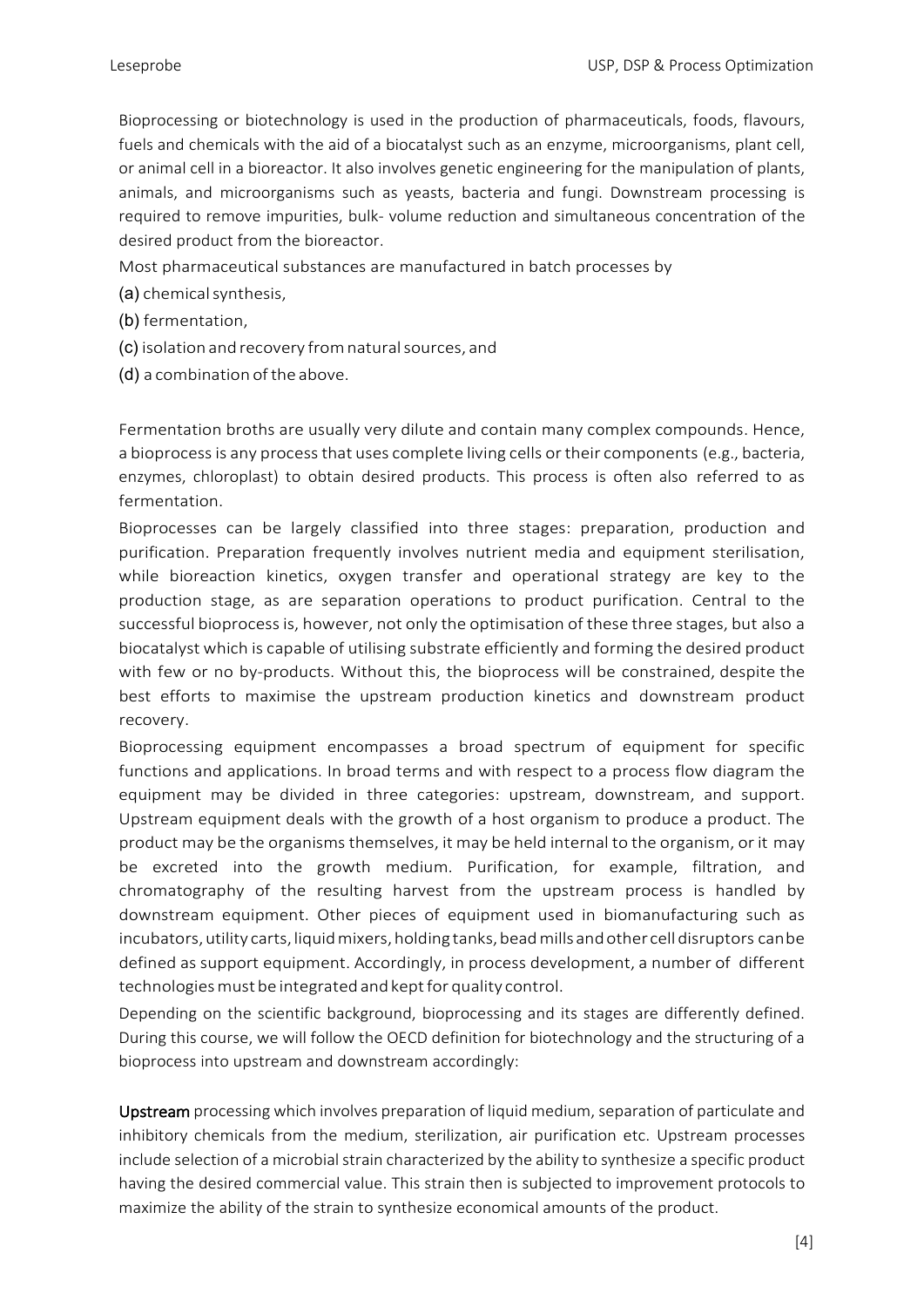Included in the upstream phase is the fermentation process itself which usually is carried out in large tanks known as fermenters or bioreactors. In addition to mechanical parts which provide proper conditions inside the tank such as aeration, cooling, agitation, etc., the tank is usually also equipped with complex sets of monitors and control devices in order to run the microbial growth and product synthesis under optimized conditions. The processing of the fermentation reactions inside the fermenter can be done using many modifications of engineering technologies. One of the most commonly used fermenter types is the stirred-tank fermenter which utilizes mechanical agitation principles, mainly using radial-flow impellers, during the fermentation process. Fermentation involves the conversion of substrates to desired product with the help of biological agents such as microorganisms.

Downstream processing which involves separation of cells from the fermentation broth, purification and concentration of desired product and waste disposal or recycle. Downstream processing, the various stages that follow the fermentation process, involves suitable techniques and methods for recovery, purification, and characterization of the

desired fermentation product. A vast array of methods for downstream processing, such as centrifugation, filtration, and chromatography, may be applied. These methods vary according to the chemical and physical nature, as well as the desired grade, of the final product.

## 1.2 Process design, general considerationsin bioprocess engineering

Given a product and a desired annual production rate (plant throughput) bioprocess design endeavors to answer the following questions: What are the required amounts of raw materials and utilities? What is the required size of process equipment and supporting utilities? Can the product be produced in an existing facility or a new plant is required? What is thetotalcapitalinvestment?Whatisthemanufacturingcost?Whatis theoptimumbatchsize? How long does a single batch take? How much product can be generated per year? During the course of a batch what is the demand for various resources(e.g.,rawmaterials,labor,utilities, etc.)? What is the total amount of resources consumed? Which process steps or resources constitute bottlenecks? What changes can increase throughput? What is the environmental impact of the process (i.e., amount and type of waste materials)? Which design is the "best" amongseveralplausiblealternatives?

Process design is the conceptual work done prior to building, expanding or retrofitting a processplant.It consistsoftwomainactivities,processsynthesisandprocess analysis. Process synthesis is the selection and arrangement of a set of unit operations(process steps)capable of producing the desired product at an acceptable cost and quality. Process analysis is the evaluation and comparison of different process synthesis solutions. In general, a synthesis step is usually followed by an analysis step, and the results of analysis determine the subsequent synthesis step. Process design and project economic evaluation require integration of knowledge from many different scientific and engineeringdisciplinesandare carried out at various levels of detail. Figure XY presents the need for various types of design estimates during the lifecycle of product development and commercialization. The trapezoidalshapeofthegraph representsthe drastic reduction in product candidates as we move from feasibility studies to commercialization. In fact, the chances of commercialization at the research stage for a new product are only about 1 to 3%, at the development stage they are about 10 to 25%, and at the pilot plant stage they are about 40 to 60%.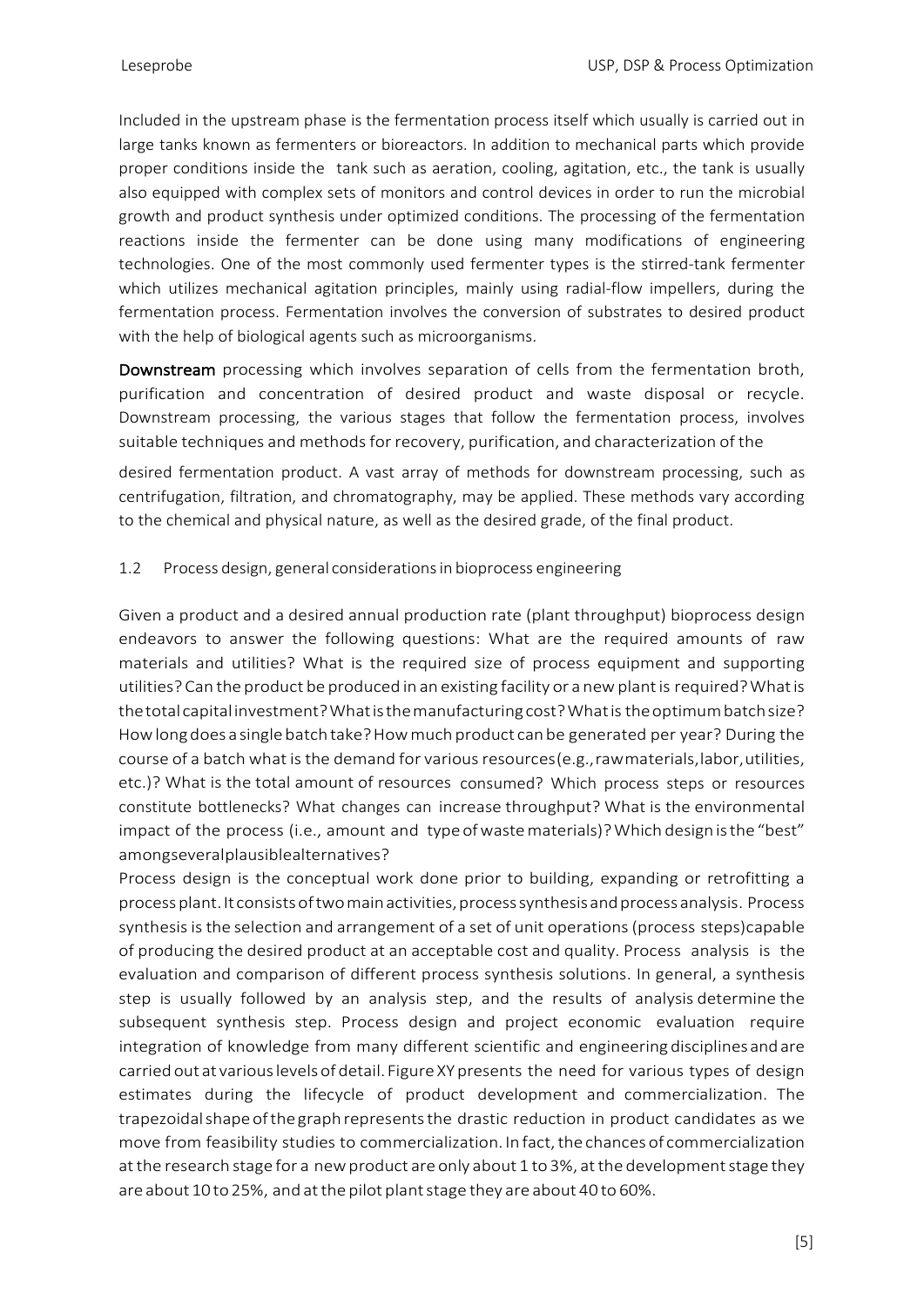Order-of-magnitude estimates are usually practiced by experienced engineers who have worked on similar projects in the past. They take minutes or hours to complete but the error in the estimate can be as high as 50%. Most engineers employed by operating companies usually perform level 2 and 3 studies. Such studies take days or weeks to complete using appropriate computer aids. The main objective of such studies is to evaluate alternatives and pinpoint the most cost-sensitive areas – the economic "hot- spots" – of a complex process. The results of such analyses are used to plan future research and development and to generate project budgets. Level 4 and 5 studies are usually performed by engineering and construction companies that are hired to build new plants for promising new products that are at an advanced stage of development. Such estimates are beyond the scope of this chapter. Instead, the focus of the material in the rest of this chapter will be on level 1, 2, and 3 studies. It should also be noted that opportunities for creative process design work are usually limited to preliminary studies. By the time detailed engineering work is initiated, a process is more than 80% fixed. Furthermore, the vast majority of important decisions for capital expenditures and product commercialization are based on results of preliminary process design and cost analysis. This explains why it is so important for a new engineer to master the skills of preliminary process design and cost estimation. Environmental impact assessment is an activity closely related to process design and cost estimation. Biochemical plants generate a wide range of liquid, solid, and gaseous waste streams that require treatment prior to discharge. The cost associated with waste treatment and disposal has skyrocketed in recent years due to increasingly stricter environmental regulations. This cost can be reduced through minimization of waste generation at the source. However, generation of waste from a chemical or biochemical process is dependent upon the